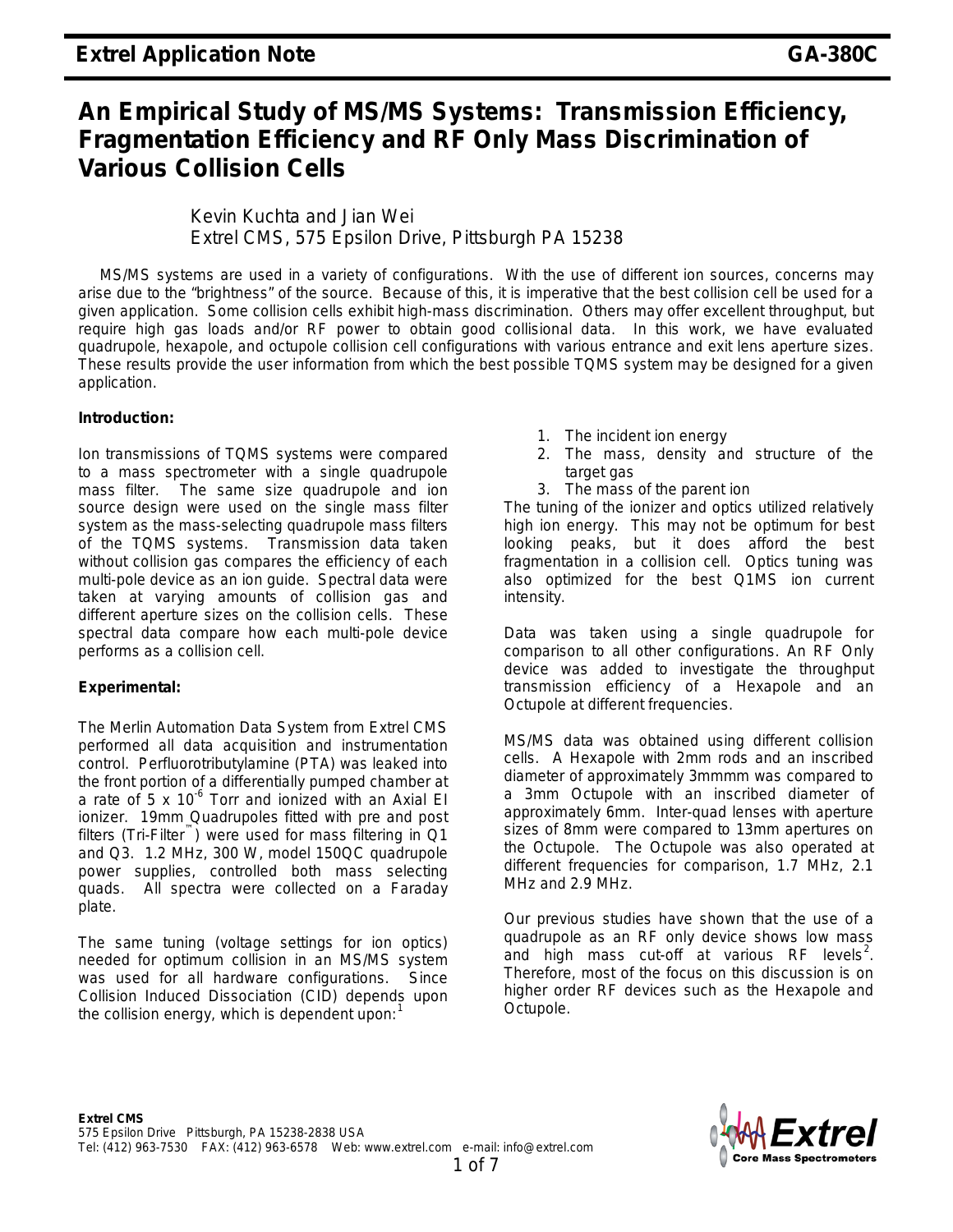

Figure 1: The "Standard" configuration for single quad comparison; Axial EI Ionizer, 19mm Tri-Filter™ quadrupole mass filter, Faraday plate detector**.**



Figure 2: Configuration for Quadrupole-Hexapole and Quadrupole-Octupole transmission studies; Axial EI Ionizer, 19mm Tri-Filter™ quadrupole, RF Only device, Faraday Plate detector.



# **Results and Discussion:**

Figure 4 shows the Hexapole transmission operating at 2.1 MHz. Since the previous work was done using 9.5mm mass filters, the Octupole transmission studies were repeated for consistency. The octupole transmission results are shown in Figure 5. In these tests, the resolving quadrupoles, Q1 and Q3, allowed only the selected mass of interest to pass through. The RF level on the collision cell was ramped from low mass to high to represent the full range of RF amplitude.

It can be seen in Figure 5 that the Octupole's ion transmission extends to higher RF levels. This is consistent with the previous work shown. The efficiency of the Octupole as a collision cell was tested with different size apertures as is shown in Figure 6 below.

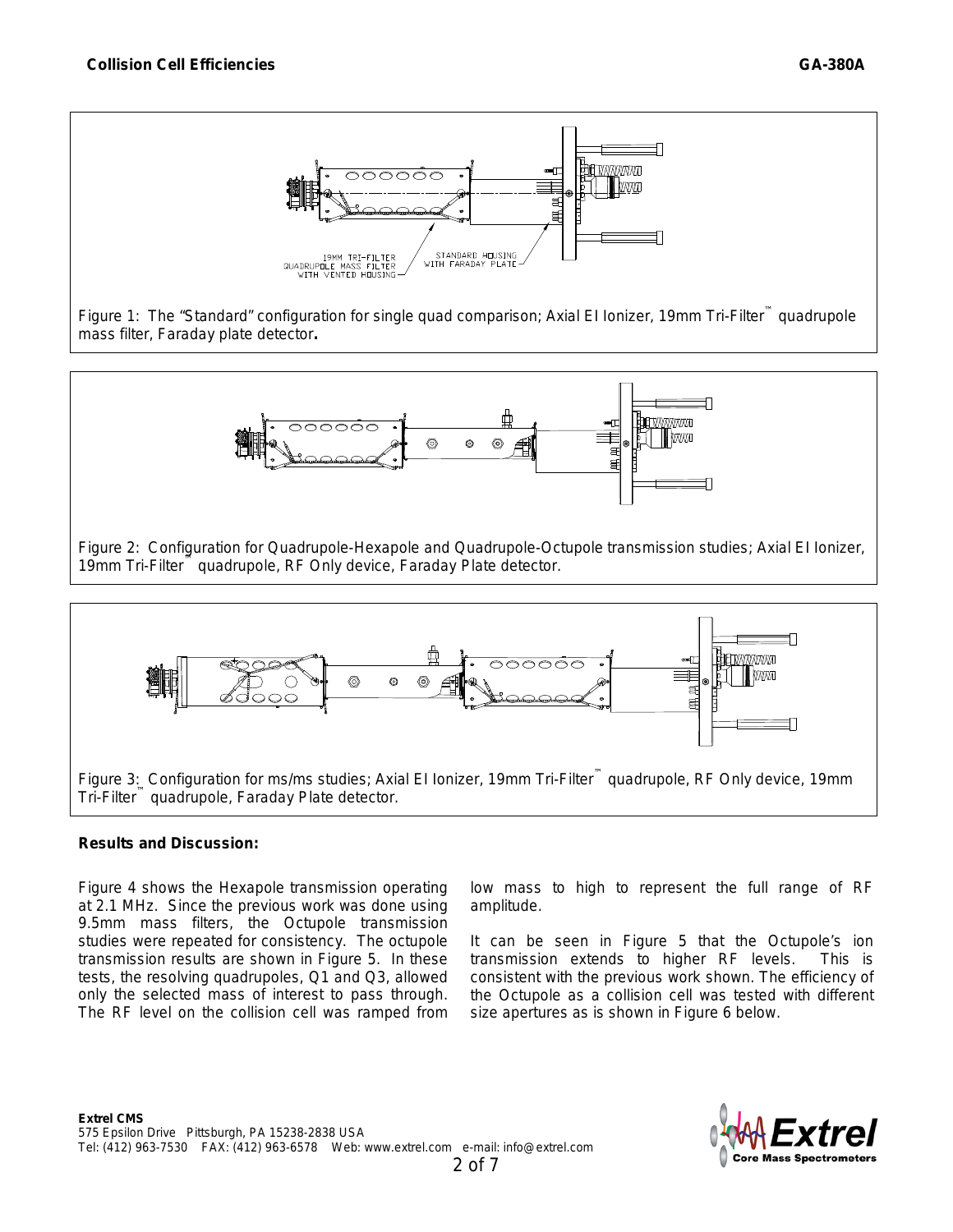



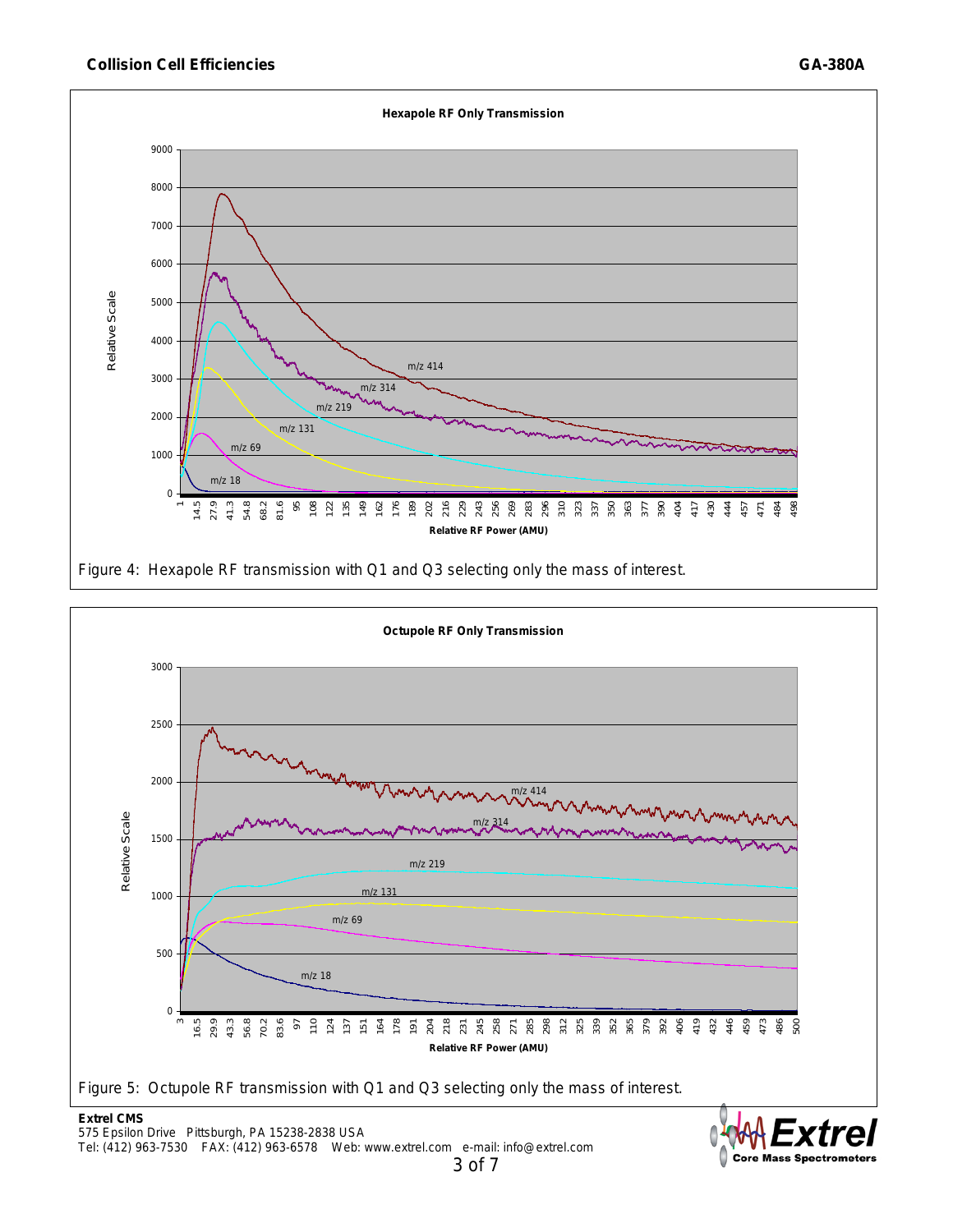

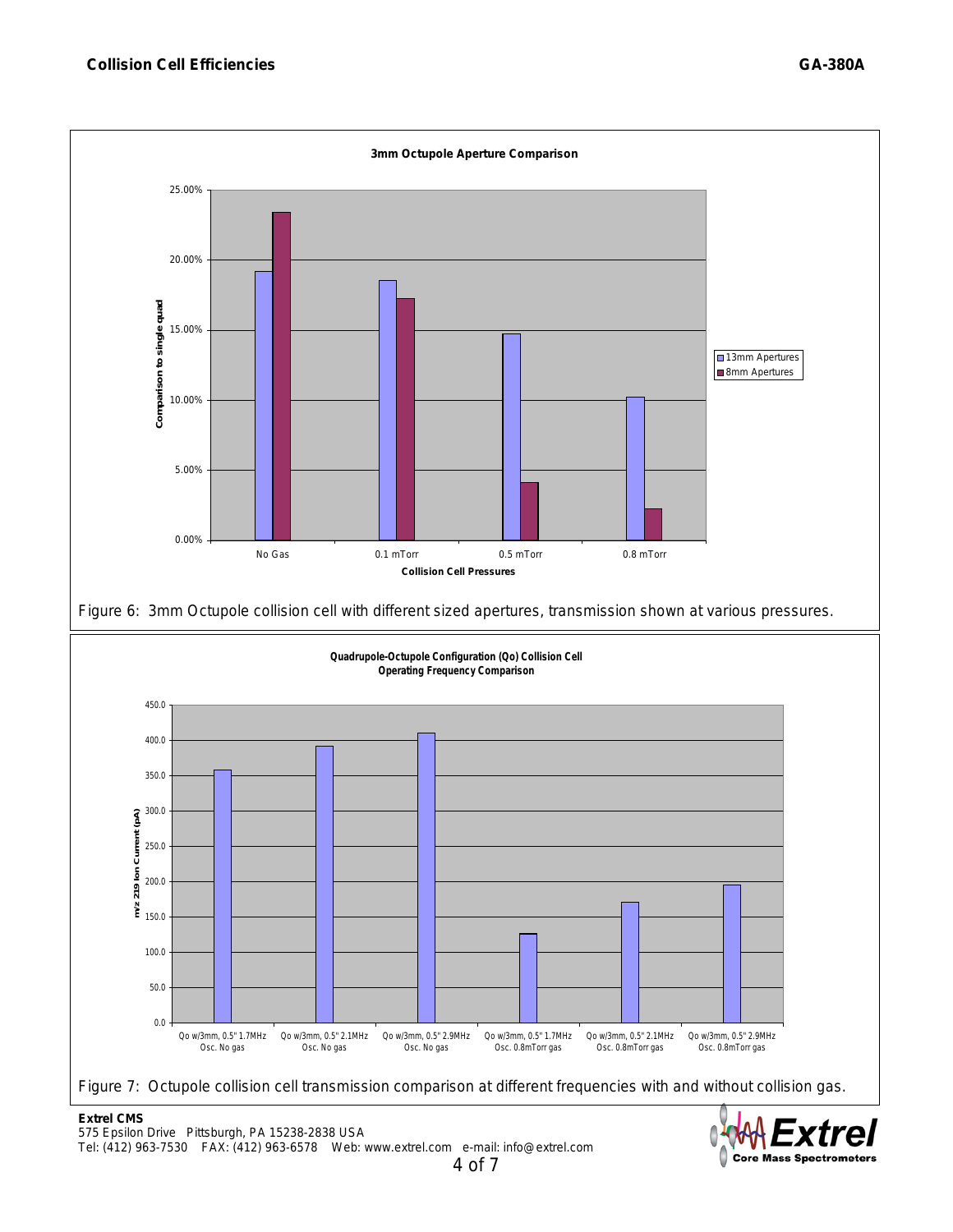It can be seen from Figure 6, that the 3mm Octupole with 13mm apertures afforded the best ion efficiency of the Octupole as a collision cell was tested with different size apertures as is shown in Figure 6 above.

Building on this information, Ion transmission was investigated on the Octupole as an ion guide and as a collision cell operated at different RF frequencies: 1.7 MHz, 2.1 MHz & 2.9 MHz. The tests were performed as a Quadrupole-Octupole configuration first as an ion guide, then 0.8mTorr Argon collision gas added to the collision cells. For these tests, m/z 219 was selected in Q1. The Octupole was operated at one-tenth the RF power applied when compared to the corresponding mass of Q1. This is consistent with results shown earlier that the Octupole can pass higher masses at lower RF levels. These comparisons are shown in Figure 7 below.

It can be seen in Figure 7 that if the Octupole is operated at a higher frequency (2.9MHz), transmission efficiency is increased both as an ion pipe (no gas) and as a collision cell (0.8 mTorr gas). To investigate this phenomenon further, the Octupole was tested as a Quadrupole-Octupole-Quadrupole configuration with 13mm apertures. The following charts show ion peak intensities of both the parent ion, m/z 219 and the product ions, m/z 69 and 131. It should be noted that for direct comparison, the Y-Axes are the same for the charts shown in figures 8. 9 and 10.



5 of 7

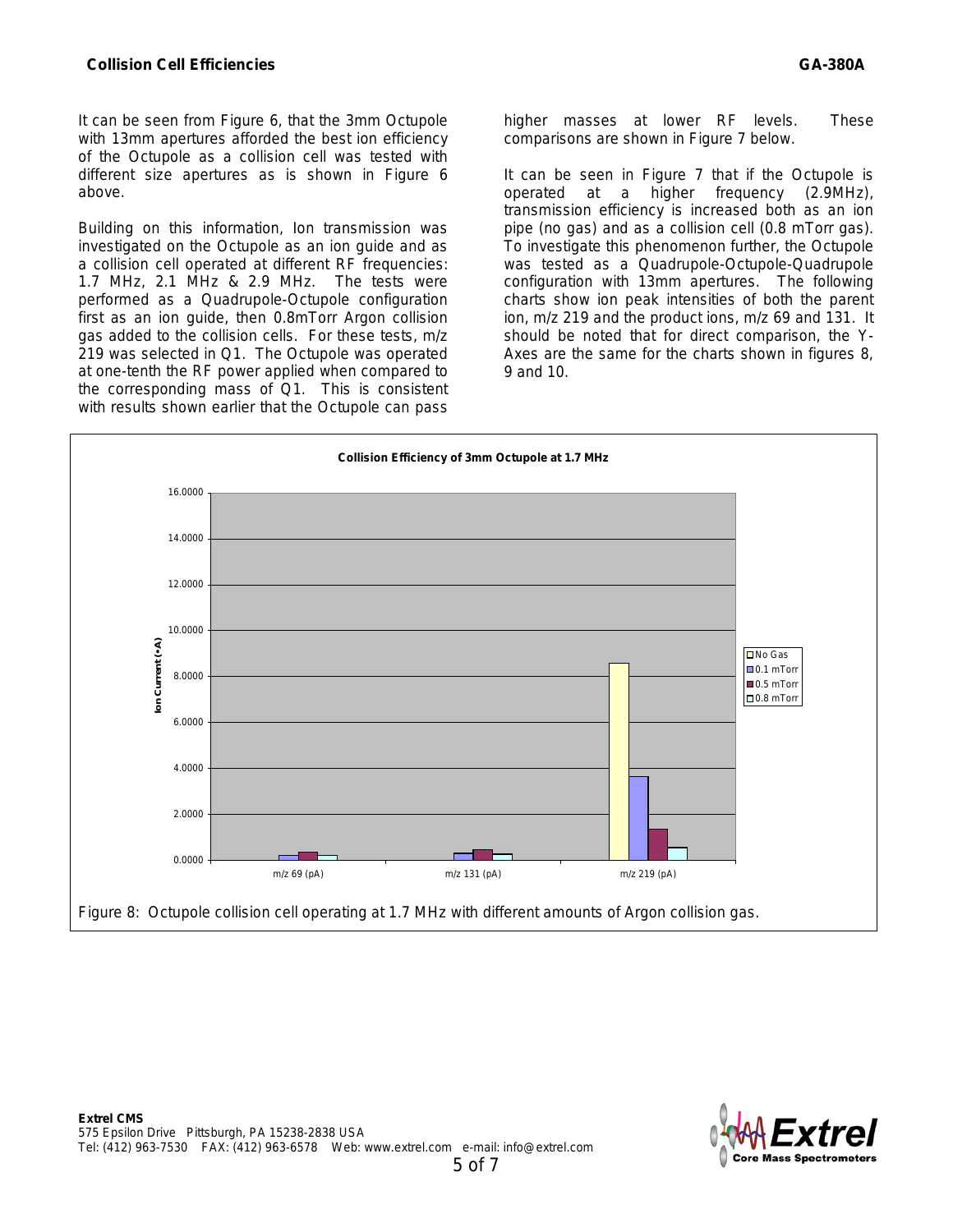